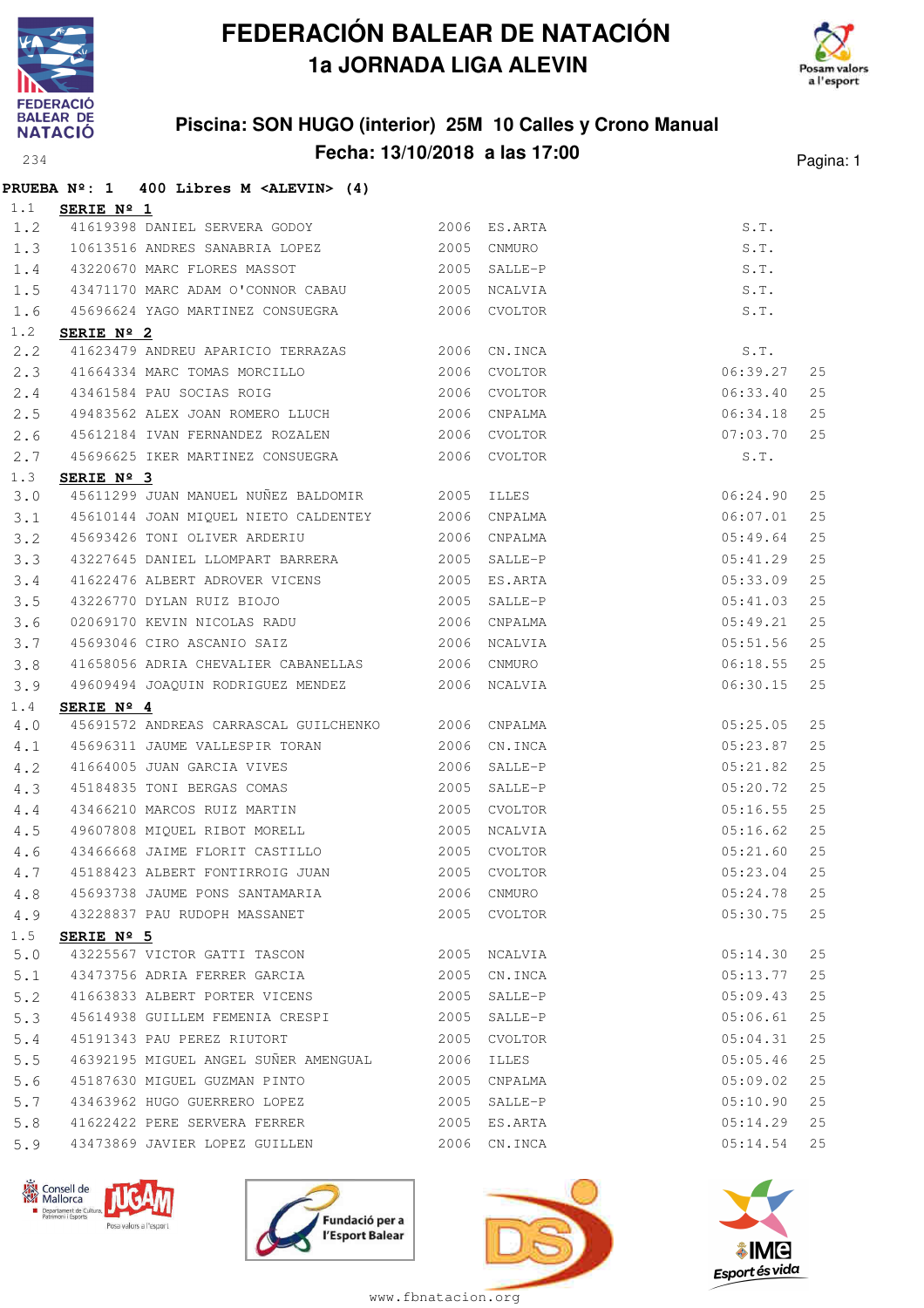



## **Piscina: SON HUGO (interior) 25M 10 Calles y Crono Manual Fecha: 13/10/2018 a las 17:00** Pagina: 2

|     | PRUEBA $N^{\circ}$ : 1 400 Libres M <alevin> (4)</alevin> |      |                                               |          |    |
|-----|-----------------------------------------------------------|------|-----------------------------------------------|----------|----|
| 1.6 | SERIE Nº 6                                                |      |                                               |          |    |
|     | 6.0 49614662 GONZALO FERRON ALCONCHEL 2005 CNPALMA        |      |                                               | 04:58.45 | 25 |
|     | 6.1 43233522 ALFONSO REINA MORENO 2005                    |      | SALLE-P                                       | 04:53.41 | 25 |
| 6.2 | 43232272 JORGE SABATER ESPINOSA                           |      | 2006 SALLE-P                                  | 04:51.19 | 25 |
| 6.3 | 45370659 ALEJANDRO GOMEZ MILLAN 2005                      |      | CAMPUSES                                      | 04:50.34 | 50 |
| 6.4 | 49606072 JOSEP PASCUAL MUT                                | 2005 | CNPALMA                                       | 04:36.26 | 25 |
| 6.5 | 09897080 ALEX EMERY SACH 2005                             |      | SALLE-P                                       | 04:36.81 | 25 |
| 6.6 | 43471880 JORDI CINTA PEREZ                                | 2005 | CN.INCA                                       | 04:49.34 | 25 |
| 6.7 | 43460901 JAVIER HOLGADO BARAHONA 2005                     |      | CNPALMA                                       | 04:51.52 | 25 |
| 6.8 | 49927148 VICTOR FCO. POLO CAPO                            |      |                                               | 04:55.10 | 25 |
| 6.9 | 2005 CAMPUSES<br>45187470 URIEL HARO PEREZ                |      | 2005 C.MPUSES<br>2006 CAMPUSES<br>-- CAMPUSES | 04:58.62 | 25 |
|     | PRUEBA Nº: 2 400 Libres F <alevin> (28)</alevin>          |      |                                               |          |    |
| 2.1 | SERIE Nº 7                                                |      |                                               |          |    |
|     | 7.1 46388440 AUBA RIBAS FERRIOL                           |      | 2007 SALLE-P                                  | S.T.     |    |
|     | 7.2 41623005 MARINA MESTRE VILLAN 2007                    |      | ES.ARTA                                       | S.T.     |    |
|     | 7.3 41692085 ARIADNA REUS SANS                            | 2007 | CN.INCA                                       | S.T.     |    |
| 7.4 | 51870931 LOLA WOOD                                        | 2007 | NCALVIA                                       | S.T.     |    |
| 7.5 | 43479421 ELENA CASELLAS SANTOS                            |      | 2006 SALLE-P                                  | S.T.     |    |
| 7.6 | 41664764 NEUS QUETGLAS CARBONELL 2006 NCALVIA             |      |                                               | S.T.     |    |
| 7.7 | 01009114 ANIA CRISTINA BUCIU<br>2007 FELANITX             |      |                                               | S.T.     |    |
| 2.2 | SERIE Nº 8                                                |      |                                               |          |    |
| 8.1 | 00197006 CARLOTA MIRA BROWN 2007 ES.ARTA                  |      |                                               | 07:47.61 | 25 |
| 8.2 | 45185729 MIREIA VANRELL MENENDEZ                          | 2007 | CNPALMA                                       | 07:01.57 | 25 |
| 8.3 | 09690446 LUNA CHIMA                                       | 2007 | CAMPUSES                                      | 06:50.81 | 25 |
| 8.4 | 45614889 MARIA REINA MORENO                               | 2007 | SALLE-P                                       | 06:36.20 | 25 |
| 8.5 | 43476920 LUCIA DEL VALLE MARIN                            | 2007 | CAMPUSES                                      | 06:39.41 | 25 |
| 8.6 | 45187771 LAURA RAMOS MAYOL                                | 2007 | CAMPUSES                                      | 06:58.21 | 25 |
| 8.7 | 46394333 LUCIA VILAFRANCA MOYA 2007                       |      | NCALVIA                                       | 07:14.59 | 25 |
| 8.8 | 41662195 MARTA ROCA RODADO                                |      | 2007 CVOLTOR                                  | 07:54.45 | 25 |
| 2.3 | SERIE Nº 9                                                |      |                                               |          |    |
|     | 9.0 41664006 MARIA BELEN GARCÍA VIVES 2007 SALLE-P        |      |                                               | 06:34.26 | 25 |
|     | 9.1 45187558 LUCIA ZUBIRI OLIVERA                         |      | 2007 SALLE-P                                  | 06:23.91 | 25 |
| 9.2 | 43475140 LEIRE PARDAL PALENCIANO 2007 CNPALMA             |      |                                               | 06:15.94 | 25 |
| 9.3 | 41709410 MARTA JULIA MARTORELL                            | 2007 | FELANITX                                      | 06:11.73 | 25 |
| 9.4 | 41618710 PAULA E. REHKUGLER TOLEDO                        | 2007 | FELANITX                                      | 06:08.35 | 25 |
| 9.5 | 08768907 ESTER DANAIL ANDREEVA BGRTODOROVA 2006           |      | CVOLTOR                                       | 06:09.94 | 25 |
| 9.6 | 41622239 MARINA DIAZ PERELLO                              | 2007 | FELANITX                                      | 06:14.05 | 25 |
| 9.7 | 43477809 ADRIANA GATTI TASCON                             | 2007 | NCALVIA                                       | 06:18.85 | 25 |
| 9.8 | 45697326 AINA GONZALEZ CAPLLONCH                          | 2007 | SALLE-P                                       | 06:25.28 | 25 |
| 9.9 | 43465336 LAIA Mª DE LA CRUZ GUTIERREZ 2006 MASTBAL        |      |                                               | 06:35.61 | 25 |







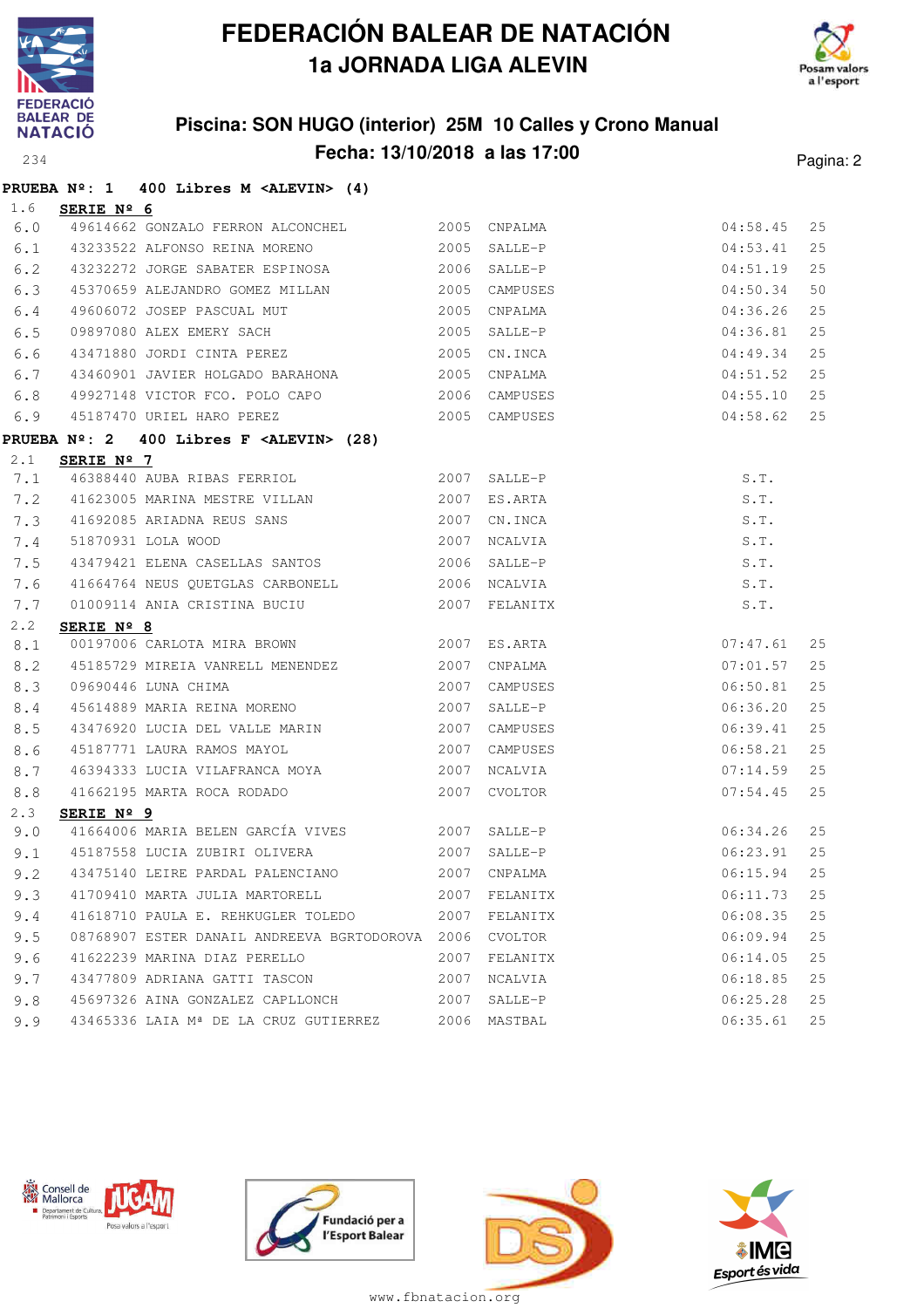



## **Piscina: SON HUGO (interior) 25M 10 Calles y Crono Manual Fecha: 13/10/2018 a las 17:00** Pagina: 3

|                   |  |  | PRUEBA Nº: 2 400 Libres F <alevin> (28)</alevin> |  |
|-------------------|--|--|--------------------------------------------------|--|
| $2.4$ SERIE Nº 10 |  |  |                                                  |  |

| 10.0        |                      |                                                                                                                                                                                                                    |      |                                        | 06:01.90 | 25 |
|-------------|----------------------|--------------------------------------------------------------------------------------------------------------------------------------------------------------------------------------------------------------------|------|----------------------------------------|----------|----|
| 10.1        |                      |                                                                                                                                                                                                                    |      |                                        | 06:00.25 | 25 |
| 10.2        |                      |                                                                                                                                                                                                                    |      |                                        | 05:57.34 | 25 |
|             |                      | 10.3 43473466 CLAUDIA GELABERT RUBIO 2007 CNPALMA                                                                                                                                                                  |      |                                        | 05:56.79 | 25 |
| 10.4        |                      | 45189383 MARIA TASCON DOLS<br>08827327 ANNA GENOVA RADEVA<br>41659557 MARGALIDA CERDA MANRESA<br>43473466 CLAUDIA GELABERT RUBIO<br>45189548 MARTA SERRA REGAL<br>45189548 MARTA SERRA REGAL<br>40005000 WPTN POLO |      |                                        | 05:51.03 | 25 |
| 10.5        |                      | 49925383 MARTA SANDIN POLO 2007                                                                                                                                                                                    |      | $SALLE-P$                              | 05:55.16 | 25 |
| 10.6        |                      | 43474335 MARTA NADAL CANET 2006                                                                                                                                                                                    |      | NCALVIA                                | 05:57.07 | 25 |
| 10.7        |                      | 41623989 EMMA GRIMALT OBRADOR                                                                                                                                                                                      |      | 2006 FELANITX                          | 05:58.45 | 25 |
| 10.8        |                      | 46393213 MARTA ROSSELLO GARCIA 2007                                                                                                                                                                                |      | CNPALMA                                | 06:01.89 | 25 |
|             |                      | 10.9 45697330 MARIA DE LLUCH GONZALEZ CAPLLONCH 2007                                                                                                                                                               |      | SALLE-P                                | 06:03.11 | 25 |
| 2.5         | SERIE $N^{\circ}$ 11 |                                                                                                                                                                                                                    |      |                                        |          |    |
|             |                      | 11.0 43474950 NOA MARTINEZ COUSELO 2006 CVOLTOR                                                                                                                                                                    |      | $05:47.08$<br>$05:40.93$<br>$05:40.53$ |          | 25 |
|             |                      | 11.1 43232139 AINA BELTRAN AMOEDO                                                                                                                                                                                  |      | 2006 CN.INCA                           |          | 25 |
|             |                      | 11.2 43479700 AGNES MAYOL SERRA 2007                                                                                                                                                                               |      | SALLE-P                                |          | 25 |
| 11.3        |                      | 43470221 ADELA GARRIDO MORENO 2006                                                                                                                                                                                 |      | CNPALMA                                | 05:34.36 | 25 |
| 11.4        |                      | 45614949 JULIA MOREY REBASSA 2006                                                                                                                                                                                  |      | $SALLE-P$                              | 05:32.05 | 25 |
| 11.5        |                      | 43479539 PATRICIA TORVISO QUIROZ 2007                                                                                                                                                                              |      | CN.INCA                                | 05:34.26 | 25 |
| 11.6        |                      | 41662594 ESTHER PENALVA CAÑELLAS 2007                                                                                                                                                                              |      | 05:38.35<br>SALLE-P                    |          | 25 |
| 11.7        |                      | 43466031 JULIA MARIANO VALDES 2006                                                                                                                                                                                 |      | 05:40.89<br>SALLE-P                    |          | 25 |
|             |                      | 11.8 49923806 MARIONA MANRESA MALBERTI 2006 SALLE-P                                                                                                                                                                |      |                                        | 05:45.02 | 25 |
|             |                      | 11.9 49481148 EMMA FRAGA MORRONDO                                                                                                                                                                                  | 2007 | SALLE-P                                | 05:47.28 | 25 |
| 2.6         | SERIE $N^{\circ}$ 12 |                                                                                                                                                                                                                    |      |                                        |          |    |
|             |                      | 12.0 43470770 ESTHER BLANQUE FAJARDO 2006 MASTBAL                                                                                                                                                                  |      |                                        | 05:31.10 | 25 |
|             |                      | 12.1 04346837 JOSHA VERMEER 2006                                                                                                                                                                                   |      | NCALVIA                                | 05:11.40 | 25 |
| 12.2        |                      | 01579553 ESTELLA TONRATH 2007                                                                                                                                                                                      |      | CAMPUSES                               | 05:10.81 | 25 |
| 12.3        |                      | 2006<br>45189605 MARINA PONS RAMON                                                                                                                                                                                 |      | CNPALMA                                | 05:05.23 | 25 |
| 12.4        |                      | 43476271 ARIADNA MORA FERRANDIS 2006                                                                                                                                                                               |      | SALLE-P                                | 04:42.50 | 25 |
| 12.5        |                      | 43475079 SARAH HOLGADO BARAHONA 2007                                                                                                                                                                               |      | CNPALMA                                | 04:57.51 | 25 |
|             |                      | 12.6 41622760 ANGELS MARTI GINARD                                                                                                                                                                                  |      | 2006 ES.ARTA                           | 05:09.61 | 25 |
| 12.7        |                      | 49868937 CARLA LLABRES PEDRET 2006 SALLE-P                                                                                                                                                                         |      |                                        | 05:11.07 | 25 |
| 12.8        |                      | 43467319 MAR VELASCO ROCHON 2007                                                                                                                                                                                   |      | CAMPUSES                               | 05:27.63 | 25 |
|             |                      | 12.9 45692762 ANGELA BUSQUETS NAVARRO 2006                                                                                                                                                                         |      | CNPALMA                                | 05:31.40 | 25 |
|             |                      | PRUEBA $N^{\circ}$ : 3 100 Braza M <alevin> (14)</alevin>                                                                                                                                                          |      |                                        |          |    |
| $3 \cdot 1$ | SERIE Nº 13          |                                                                                                                                                                                                                    |      |                                        |          |    |
| 13.2        |                      | 41623479 ANDREU APARICIO TERRAZAS                                                                                                                                                                                  | 2006 | CN.INCA                                | S.T.     |    |
| 13.3        |                      | 43227003 CARLOS ARENAS PALMA                                                                                                                                                                                       | 2005 | MASTBAL                                | S.T.     |    |
| 13.4        |                      | 45693738 JAUME PONS SANTAMARIA                                                                                                                                                                                     | 2006 | CNMURO                                 | S.T.     |    |
| 13.5        |                      | 49483562 ALEX JOAN ROMERO LLUCH                                                                                                                                                                                    | 2006 | CNPALMA                                | S.T.     |    |
| 13.6        |                      | 10613516 ANDRES SANABRIA LOPEZ                                                                                                                                                                                     | 2005 | CNMURO                                 | S.T.     |    |
| 13.7        |                      | 43220670 MARC FLORES MASSOT                                                                                                                                                                                        | 2005 | SALLE-P                                | S.T.     |    |







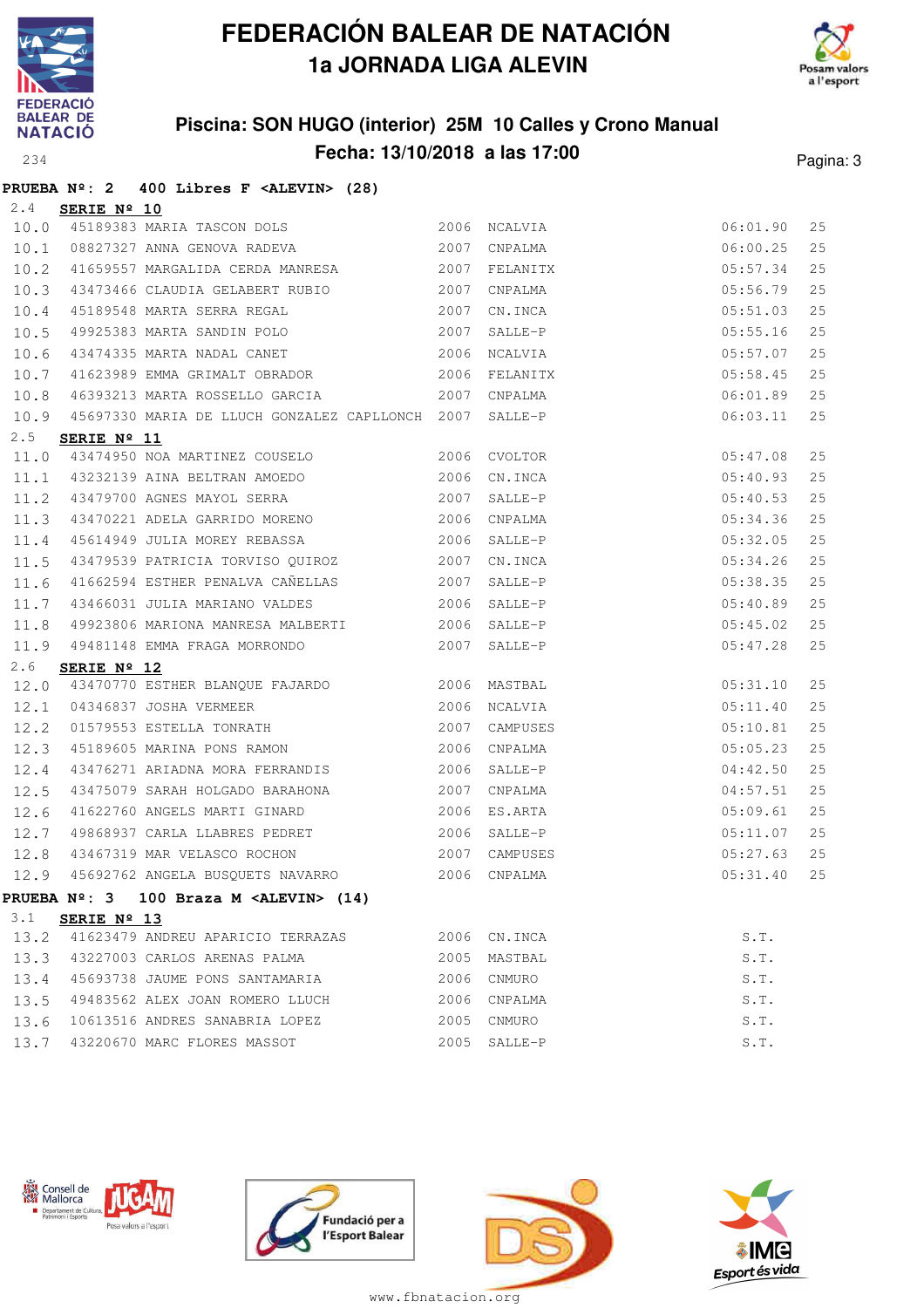

**PRUEBA Nº: 3 100 Braza M <ALEVIN> (14)**

# **FEDERACIÓN BALEAR DE NATACIÓN 1a JORNADA LIGA ALEVIN**



## **Piscina: SON HUGO (interior) 25M 10 Calles y Crono Manual Fecha: 13/10/2018 a las 17:00** Pagina: 4

| 3.2  | SERIE Nº 14          |                                                          |      |                                  |               |    |
|------|----------------------|----------------------------------------------------------|------|----------------------------------|---------------|----|
| 14.1 |                      | 41619398 DANIEL SERVERA GODOY 2006 ES.ARTA               |      |                                  |               |    |
| 14.2 |                      | 43227645 DANIEL LLOMPART BARRERA 2005                    |      | SALLE-P                          |               |    |
| 14.3 |                      | 41658056 ADRIA CHEVALIER CABANELLAS 2006 CNMURO          |      |                                  |               |    |
| 14.4 |                      | 49609494 JOAQUIN RODRIGUEZ MENDEZ 2006 NCALVIA           |      | S.T.<br>S.T.<br>S.T.<br>01:57.18 |               | 25 |
| 14.5 |                      | 45696625 IKER MARTINEZ CONSUEGRA 2006                    |      | CVOLTOR                          | S.T.          |    |
| 14.6 |                      | 43476877 VICTOR CASTAÑER HERNANDEZ 2006                  |      | CNPALMA                          | S.T.          |    |
| 14.7 |                      | 45696624 YAGO MARTINEZ CONSUEGRA 2006 CVOLTOR            |      |                                  | S.T.          |    |
| 3.3  | SERIE Nº 15          |                                                          |      |                                  |               |    |
| 15.0 |                      | 45612184 IVAN FERNANDEZ ROZALEN 2006 CVOLTOR             |      |                                  | 01:46.73      | 25 |
| 15.1 |                      | 43463842 ALVARO GARCIA BAZAN 2006                        |      | CNPALMA                          | 01:46.15      | 25 |
| 15.2 |                      | 02069170 KEVIN NICOLAS RADU 2006                         |      | CNPALMA                          | 01:41.51      | 25 |
| 15.3 |                      | 45611299 JUAN MANUEL NUÑEZ BALDOMIR 2005 ILLES           |      |                                  | 01:40.85      | 25 |
| 15.4 |                      |                                                          |      |                                  | 01:38.98      | 25 |
| 15.5 |                      | 45693426 TONI OLIVER ARDERIU 2006                        |      | CNPALMA                          | 01:39.89      | 25 |
| 15.6 |                      | 45610144 JOAN MIQUEL NIETO CALDENTEY 2006                |      | CNPALMA                          | 01:41.06      | 25 |
| 15.7 |                      | 43466668 JAIME FLORIT CASTILLO                           |      | 2005 CVOLTOR                     | 01:42.61      | 25 |
| 15.8 |                      | 43459771 PEDRO JUAN PINO GARCIA 62006 MASTBAL            |      |                                  | 01:46.64      | 25 |
| 15.9 |                      | 45693046 CIRO ASCANIO SAIZ 2006 NCALVIA                  |      |                                  | 01:53.06      | 25 |
| 3.4  | SERIE Nº 16          |                                                          |      |                                  |               |    |
| 16.0 |                      | 43473869 JAVIER LOPEZ GUILLEN 2006 CN.INCA               |      |                                  | 01:37.31      | 25 |
| 16.1 |                      | 45184835 TONI BERGAS COMAS 2005 SALLE-P                  |      |                                  | 01:35.50      | 25 |
| 16.2 |                      | 45187630 MIGUEL GUZMAN PINTO 2005                        |      | CNPALMA                          | 01:34.51      | 25 |
| 16.3 |                      | 49607808 MIQUEL RIBOT MORELL 2005                        |      | NCALVIA                          | 01:36.30      | 50 |
| 16.4 |                      | 43460901 JAVIER HOLGADO BARAHONA 2005                    |      | CNPALMA                          | 01:32.73      | 25 |
| 16.5 |                      | 41664334 MARC TOMAS MORCILLO                             | 2006 | CVOLTOR                          | 01:33.81      | 25 |
| 16.6 |                      | 46392195 MIGUEL ANGEL SUÑER AMENGUAL 2006                |      | ILLES                            | 01:34.37      | 25 |
| 16.7 |                      | 45188423 ALBERT FONTIRROIG JUAN 2005                     |      | CVOLTOR                          | 01:34.81      | 25 |
| 16.8 |                      | 09379003 MARK SANTIAGO FLOREA 2005 CNPALMA               |      |                                  | 01:36.86      | 25 |
| 16.9 |                      | 43226770 DYLAN RUIZ BIOJO 2005 SALLE-P                   |      |                                  | 01:38.28      | 25 |
| 3.5  | SERIE $N^{\circ}$ 17 |                                                          |      |                                  |               |    |
|      |                      | 17.0 45691572 ANDREAS CARRASCAL GUILCHENKO 2006 CNPALMA  |      | 01:32.44                         |               | 25 |
|      |                      | 17.1 41663833 ALBERT PORTER VICENS 2005 SALLE-P          |      |                                  | 01:31.59      | 25 |
|      |                      | 17.2 45187470 URIEL HARO PEREZ 2005 CAMPUSES 01:31.37 25 |      |                                  |               |    |
|      |                      | 17.3 49927148 VICTOR FCO. POLO CAPO                      |      | 2006 CAMPUSES                    | 01:29.73      | 25 |
|      |                      | 17.4 43228837 PAU RUDOPH MASSANET 2005 CVOLTOR           |      |                                  | 01:29.18      | 25 |
|      |                      | 17.5 43473756 ADRIA FERRER GARCIA                        | 2005 | CN.INCA                          | 01:29.29      | 25 |
|      |                      | 17.6 43232272 JORGE SABATER ESPINOSA                     |      | 2006 SALLE-P                     | 01:30.31      | 25 |
| 17.7 |                      | 43466210 MARCOS RUIZ MARTIN                              |      | 2005 CVOLTOR                     | 01:31.41      | 25 |
|      |                      | 17.8 45370659 ALEJANDRO GOMEZ MILLAN 2005 CAMPUSES       |      |                                  | 01:32.18      | 25 |
|      |                      | 17.9 43233522 ALFONSO REINA MORENO                       |      | 2005 SALLE-P                     | $01:32.58$ 25 |    |







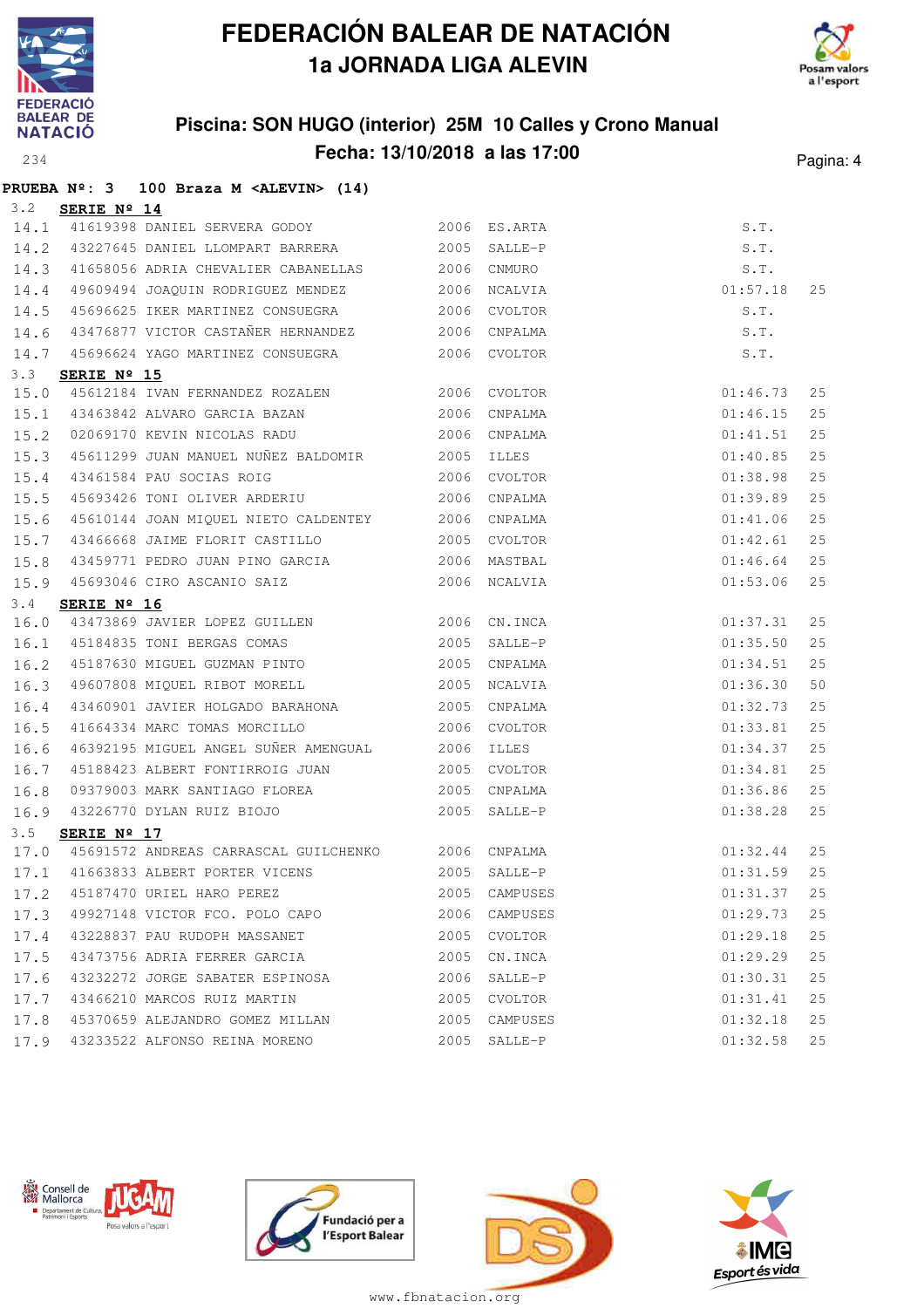



## **Piscina: SON HUGO (interior) 25M 10 Calles y Crono Manual Fecha: 13/10/2018 a las 17:00** Pagina: 5

| 3.6          | PRUEBA Nº: 3 100 Braza M <alevin> (14)<br/>SERIE Nº 18</alevin>        |      |                     |                      |          |
|--------------|------------------------------------------------------------------------|------|---------------------|----------------------|----------|
| 18.0         | 43463962 HUGO GUERRERO LOPEZ 2005 SALLE-P                              |      |                     | 01:29.06             | 50       |
| 18.1         | 43225567 VICTOR GATTI TASCON 2005                                      |      | NCALVIA             | 01:24.35             | 25       |
| 18.2         | 45614938 GUILLEM FEMENIA CRESPI                                        | 2005 | SALLE-P             | 01:21.88             | 25       |
| 18.3         |                                                                        | 2005 | CVOLTOR             | 01:20.27             | 25       |
| 18.4         | 45191343 PAU PEREZ RIUTORT (2005)<br>43471880 JORDI CINTA PEREZ (2005) |      | CN.INCA             | 01:12.87             | 25       |
| 18.5         | 49614662 GONZALO FERRON ALCONCHEL 2005                                 |      | CNPALMA             | 01:22.15             | 50       |
| 18.6         | 41664005 JUAN GARCIA VIVES 2006<br>49606072 JOSEP PASCUAL MUT 2005     |      | SALLE-P             | 01:21.52             | 25       |
| 18.7         |                                                                        |      | CNPALMA             | 01:24.18             | 25       |
| 18.8         | 09897080 ALEX EMERY SACH 2005                                          |      | SALLE-P             | 01:26.31             | 25       |
| 18.9         | 45696311 JAUME VALLESPIR TORAN 2006 CN.INCA                            |      |                     | 01:27.57             | 25       |
|              | PRUEBA Nº: 4 100 Braza F <alevin> (38)</alevin>                        |      |                     |                      |          |
| 4.1          | SERIE Nº 19                                                            |      |                     |                      |          |
| 19.0         | 41622915 MARTA BORDOY CRUCERA 2006 ES.ARTA                             |      |                     | S.T.                 |          |
| 19.1         | 43475140 LEIRE PARDAL PALENCIANO 2007                                  |      | CNPALMA             | S.T.                 |          |
| 19.2         | 2007<br>46388440 AUBA RIBAS FERRIOL                                    |      | SALLE-P             | S.T.                 |          |
| 19.3         | 43465336 LAIA Mª DE LA CRUZ GUTIERREZ 2006                             |      | MASTBAL             | S.T.                 |          |
| 19.4         | 45614889 MARIA REINA MORENO 2007                                       |      | SALLE-P             | S.T.                 |          |
| 19.5         | 41692085 ARIADNA REUS SANS                                             | 2007 | CN.INCA             | S.T.                 |          |
| 19.6         | 01009114 ANIA CRISTINA BUCIU                                           | 2007 | FELANITX            | S.T.                 |          |
| 19.7         | 41711682 GEMMA VALERA CASTELLANO                                       | 2007 | CNPALMA             | S.T.                 |          |
| 19.8         | 45610448 ARIADNA ANAYA BAUZA 2006                                      |      | SALLE-P             | S.T.                 |          |
| 4.2          | SERIE Nº 20<br>43477809 ADRIANA GATTI TASCON                           |      |                     |                      |          |
| 20.0         | 41623005 MARINA MESTRE VILLAN                                          | 2007 | NCALVIA             | S.T.                 |          |
| 20.1         |                                                                        | 2007 | ES.ARTA             | 02:07.26             | 25       |
| 20.2         | 43479421 ELENA CASELLAS SANTOS                                         | 2006 | SALLE-P             | 02:00.73             | 25       |
| 20.3         | 49923806 MARIONA MANRESA MALBERTI 2006                                 |      | SALLE-P             | 01:56.97             | 25       |
| 20.4         | 00197006 CARLOTA MIRA BROWN<br>46394333 LUCIA VILAFRANCA MOYA          | 2007 | ES.ARTA             | 01:54.30             | 50       |
| 20.5         |                                                                        | 2007 | NCALVIA<br>CNPALMA  | 01:53.43             | 25       |
| 20.6         | 45185729 MIREIA VANRELL MENENDEZ 2007                                  |      |                     | 01:57.06             | 25<br>25 |
| 20.7<br>20.8 | 41709410 MARTA JULIA MARTORELL 2007                                    | 2007 | FELANITX<br>MASTBAL | 02:03.44<br>02:14.28 | 25       |
| 4.3          | 43467476 JULIA COLINO ALONSO<br>SERIE Nº 21                            |      |                     |                      |          |
| 21.0         | 43476920 LUCIA DEL VALLE MARIN                                         | 2007 | CAMPUSES            | 01:50.37             | 25       |
| 21.1         | 45187558 LUCIA ZUBIRI OLIVERA                                          | 2007 | SALLE-P             | 01:49.47             | 25       |
| 21.2         | 45189548 MARTA SERRA REGAL                                             | 2007 | CN.INCA             | 01:48.06             | 25       |
| 21.3         | 41618710 PAULA E. REHKUGLER TOLEDO                                     | 2007 | FELANITX            | 01:46.72             | 25       |
| 21.4         | 41662195 MARTA ROCA RODADO                                             | 2007 | CVOLTOR             | 01:46.27             | 25       |
| 21.5         | 41659557 MARGALIDA CERDA MANRESA                                       | 2007 | FELANITX            | 01:46.56             | 25       |
| 21.6         | 45697326 AINA GONZALEZ CAPLLONCH                                       | 2007 | SALLE-P             | 01:46.78             | 25       |
| 21.7         | 51870931 LOLA WOOD                                                     | 2007 | NCALVIA             | 01:49.01             | 25       |
| 21.8         | 08768907 ESTER DANAIL ANDREEVA BGRTODOROVA 2006 CVOLTOR                |      |                     | 01:50.26             | 25       |
| 21.9         | 41664006 MARIA BELEN GARCÍA VIVES                                      |      | 2007 SALLE-P        | 01:51.93             | 25       |







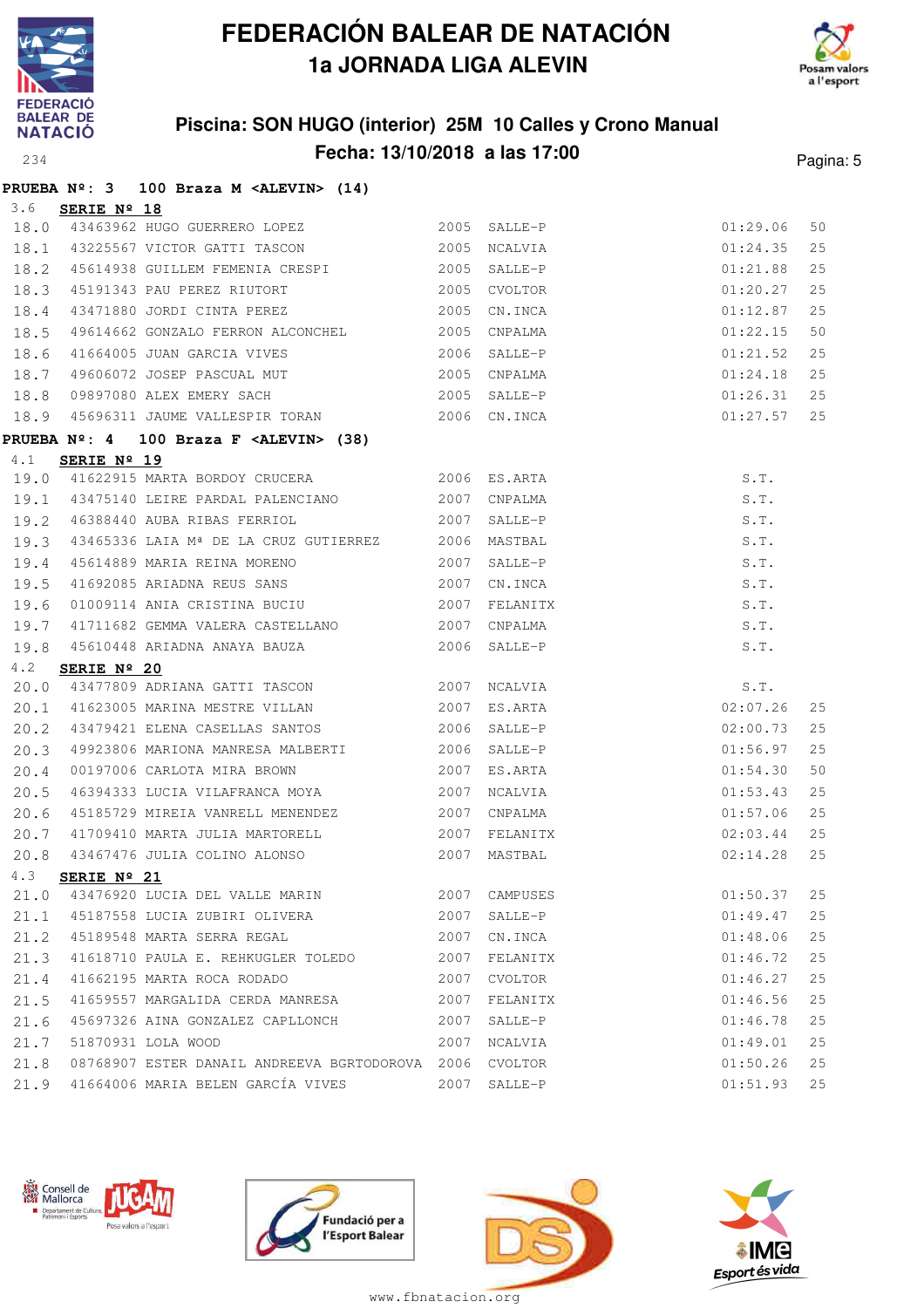



### **Piscina: SON HUGO (interior) 25M 10 Calles y Crono Manual Fecha: 13/10/2018 a las 17:00** Pagina: 6

|  |  |  | PRUEBA $N^{\circ}$ : 4 100 Braza F <alevin> (38)</alevin> |  |
|--|--|--|-----------------------------------------------------------|--|

|      |             | 4.4 <b>SERIE Nº 22</b><br>22.0 09690446 LUNA CHIMA<br>22.1 45187771 LAURA RAMOS MAYOL<br>2007 | 2007 CAMPUSES |                                              |                               | 25 |
|------|-------------|-----------------------------------------------------------------------------------------------|---------------|----------------------------------------------|-------------------------------|----|
|      |             |                                                                                               | CAMPUSES      |                                              |                               | 25 |
|      |             | 22.2 49925383 MARTA SANDIN POLO 2007                                                          | SALLE-P       | 01:44.46<br>01:43.77<br>01:43.32<br>01:42.72 |                               | 25 |
| 22.3 |             |                                                                                               |               |                                              |                               | 25 |
| 22.4 |             | 08827327 ANNA GENOVA RADEVA 2007 CNPALMA                                                      |               |                                              | 01:41.07                      | 25 |
| 22.5 |             | 41623989 EMMA GRIMALT OBRADOR 2006                                                            | FELANITX      |                                              | 01:42.41                      | 25 |
| 22.6 |             | 43479700 AGNES MAYOL SERRA 2007                                                               | SALLE-P       |                                              | 01:43.23                      | 25 |
| 22.7 |             | 43470221 ADELA GARRIDO MORENO 2006                                                            | CNPALMA       |                                              | 01:43.40                      | 25 |
| 22.8 |             | 46393213 MARTA ROSSELLO GARCIA                                                                | 2007 CNPALMA  |                                              | 01:44.38                      | 25 |
|      |             | 22.9 43470770 ESTHER BLANQUE FAJARDO 2006 MASTBAL                                             |               |                                              | 01:45.82                      | 25 |
| 4.5  | SERIE Nº 23 |                                                                                               |               |                                              |                               |    |
| 23.0 |             | <b>EXIE N<sup>2</sup> Z3</b><br>45189383 MARIA TASCON DOLS 2006 NCALVIA                       |               | $01:42.01$<br>$01:39.98$                     |                               | 50 |
|      |             | 23.1 43479539 PATRICIA TORVISO QUIROZ 2007 CN.INCA                                            |               |                                              |                               | 25 |
|      |             | 23.2 45697330 MARIA DE LLUCH GONZALEZ CAPLLONCH 2007 SALLE-P                                  |               | $01:38.71$<br>$01:34.30$                     |                               | 25 |
| 23.3 |             | 43474335 MARTA NADAL CANET 2006 NCALVIA                                                       |               |                                              |                               | 25 |
| 23.4 |             | 43467319 MAR VELASCO ROCHON 2007 CAMPUSES                                                     |               |                                              | 01:33.84                      | 25 |
| 23.5 |             | 45692762 ANGELA BUSQUETS NAVARRO 2006 CNPALMA                                                 |               |                                              | 01:34.10                      | 25 |
| 23.6 |             | 41622760 ANGELS MARTI GINARD 2006 ES.ARTA                                                     |               |                                              | 01:35.56                      | 25 |
| 23.7 |             | 41616471 JOANA AINA CARRIO SANSALONI 2006 ES.ARTA                                             |               | 01:41.71                                     |                               | 50 |
| 23.8 |             | 43466031 JULIA MARIANO VALDES 2006 SALLE-P                                                    |               | $01:40.01$<br>$01:40.36$                     |                               | 25 |
|      |             | 23.9 45614949 JULIA MOREY REBASSA 2006 SALLE-P                                                |               |                                              |                               | 25 |
| 4.6  | SERIE Nº 24 |                                                                                               |               |                                              |                               |    |
|      |             | 24.0 43476271 ARIADNA MORA FERRANDIS 2006 SALLE-P                                             |               |                                              | 01:32.87                      | 25 |
|      |             | 24.1 43232139 AINA BELTRAN AMOEDO 2006 CN.INCA                                                |               | 01:31.40                                     |                               | 25 |
| 24.2 |             | 43475079 SARAH HOLGADO BARAHONA 2007                                                          | CNPALMA       |                                              | 01:30.72                      | 50 |
| 24.3 |             | 04346837 JOSHA VERMEER 2006 NCALVIA                                                           |               |                                              | 01:27.62                      | 50 |
| 24.4 |             | 45189605 MARINA PONS RAMON 2006 CNPALMA                                                       |               |                                              | 01:24.25                      | 25 |
| 24.5 |             | 43473466 CLAUDIA GELABERT RUBIO 2007                                                          | CNPALMA       | 01:24.90                                     |                               | 25 |
| 24.6 |             | 49481148 EMMA FRAGA MORRONDO 2007                                                             |               |                                              |                               | 50 |
|      |             |                                                                                               | SALLE-P       | 01:28.18                                     |                               |    |
|      |             |                                                                                               |               |                                              | 01:29.93                      | 25 |
|      |             | 24.7 41662594 ESTHER PENALVA CAÑELLAS 2007 SALLE-P                                            |               |                                              | 01:32.86                      | 25 |
| 24.9 |             | 24.8 01579553 ESTELLA TONRATH 2007 CAMPUSES<br>43474950 NOA MARTINEZ COUSELO 2006 CVOLTOR     |               |                                              | 01:33.03                      | 25 |
|      |             | PRUEBA Nº: 5 $4x100$ Libres M <alevin> (22)</alevin>                                          |               |                                              |                               |    |
| 5.1  | SERIE Nº 25 |                                                                                               |               |                                              |                               |    |
| 25.1 | 00056       | CNPALMA ALEVIN <b></b>                                                                        | CNPALMA       | ALEVIN                                       | S.T.                          |    |
| 25.2 | 00877       | CVOLTOR ALEVIN <a></a>                                                                        | CVOLTOR       | ALEVIN                                       | $\texttt{S}$ . $\texttt{T}$ . |    |
| 25.3 | 01243       | CN.INCA ALEVIN                                                                                | CN.INCA       | ALEVIN                                       | S.T.                          |    |
| 25.4 | 00056       | CNPALMA ALEVIN                                                                                | CNPALMA       | ALEVIN                                       | S.T.                          |    |
| 25.5 | 00883       | NCALVIA ALEVIN                                                                                | NCALVIA       | ALEVIN                                       | S.T.                          |    |
| 25.6 | 00848       | SALLE-P ALEVIN <a></a>                                                                        | SALLE-P       | ALEVIN                                       | S.T.                          |    |
| 25.7 | 00877       | CVOLTOR ALEVIN <b></b>                                                                        | CVOLTOR       | ALEVIN                                       | S.T.                          |    |